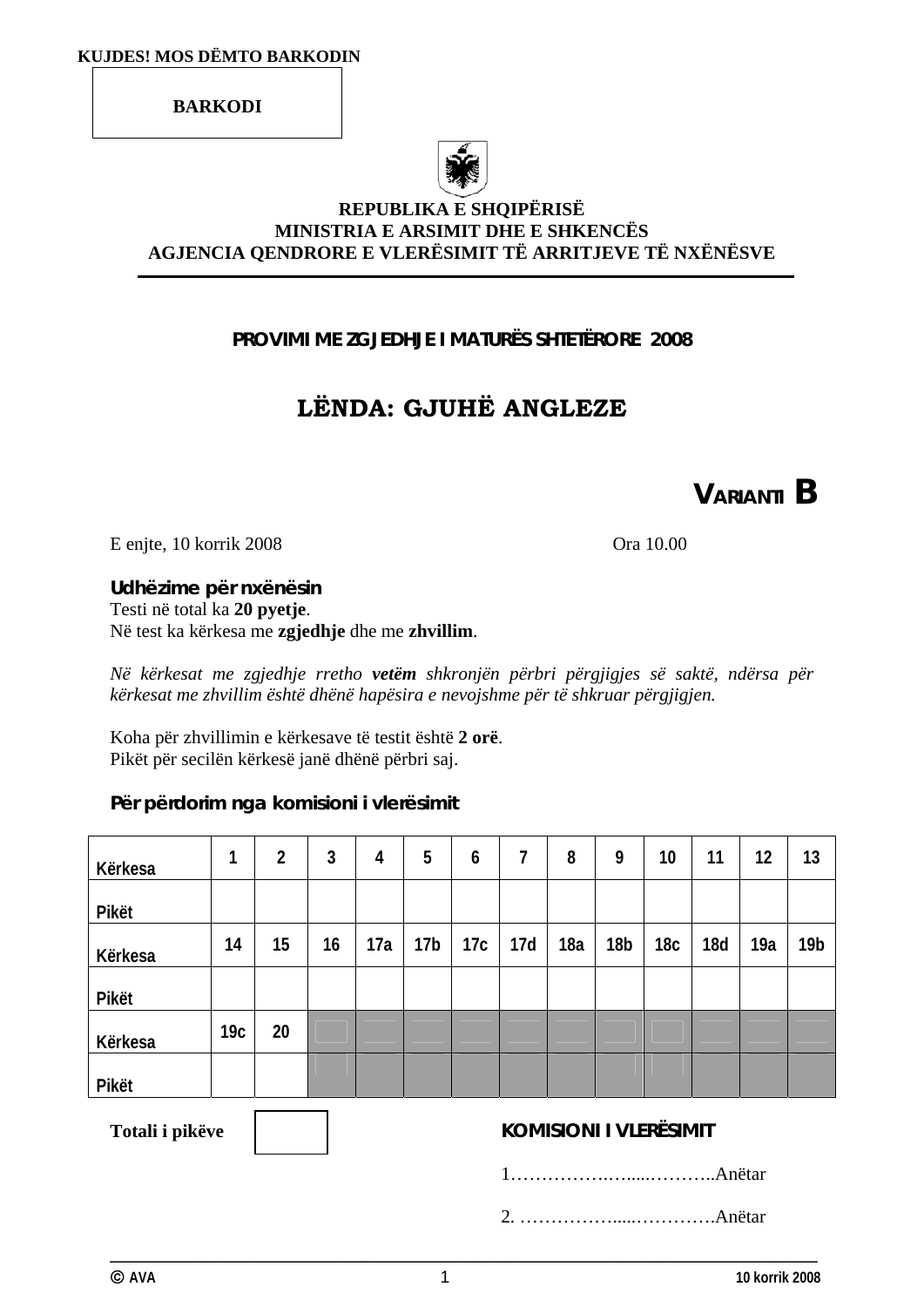# *Section 1*

# *Reading Comprehension*

**Instructions:**

**You are going to read a magazine article about a book. For Questions 1-9, answer the questions about the text or choose the correct answer A, B, C or D.** 

#### *Natural CLASSIC*

*Each month we ask one of our experts to tell us what wildlife book - novel, guide or textbook has most influenced him or her. Here, Martha Holmes, marine biologist, TV presenter and film producer, reveals all.* 

I'm a very keen reader, but selecting the book with a natural-history theme which has ifluenced me most was some challenge, until I thought back to my childhood. Then it was easy.

Where the book came from is a mystery, and I have never met anyone who has heard of it. It is Rita Richie's The Golden Hawks of Genghis Khan. I read it when I was about 10 years old and I remember to this day the effect it had on me.

Set in 1218, it is a story of a rich boy whose parents are dead. He is growing up in the splendid city of Samarkand and has a fascination for hawks, those magnificent hunting birds. There is a great deal of mystery surrounding his past, but he is led to believe that a band of Mongols killed his father to steal a rare type of bird - the golden hawk. Determined to get these birds back, he runs away from Samarkand and joins a group of people travelling to the country centered on the city of Karakorum, where the great Mongol chief Genghis Khan was then based.

The book combines adventure, mystery, honour, friendship, danger, suffering - all seen through the eyes of the young hero, Jalair. I still find this fantasy a thrilling read. Jalair's great love for the birds was enviable and inspiring. But most of all it was the sense of place that stayed with me.

The book gives the reader an idea of the vast open spaces of central Asia and its huge skies, without the use of the long descriptive passages that would bore a child. There are no boundaries. The emptiness of the Gobi Desert, the Tian Shan Mountains and the excitement of riding through forests and over rolling hills fascinated me. The book gave me more than hawks, horses and a desire for wild places. It also gave me a set of values. The Mongols in The Golden Hawks were totally uninterested in possessions, a characteristic that is absolutely essential for people who spent their lives traveling from place to place. They were never mean. Generosity, goodwill and optimism were highly valued, hard work was enjoyed and the rest was pure fun. They simply loved life.

Two years ago, I fulfilled a life-long ambition and went riding in Mongolia's mountains. I was not disappointed.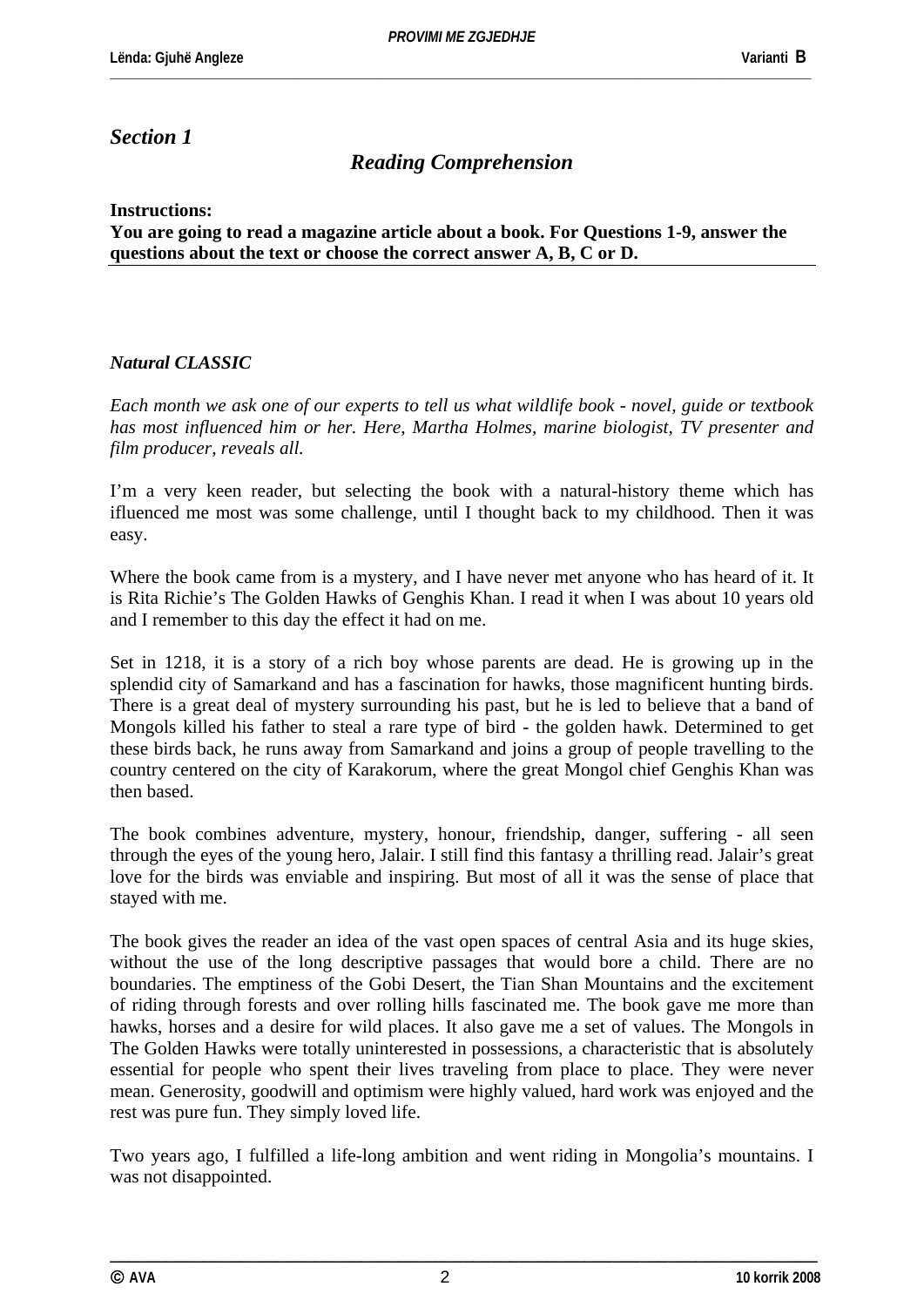|    | 1. Where does most of the story take place?                                                                                                                                                                                | 2 points |  |
|----|----------------------------------------------------------------------------------------------------------------------------------------------------------------------------------------------------------------------------|----------|--|
|    | 2. What was the hero of the book mainly interested in?                                                                                                                                                                     | 2 points |  |
|    | 3. Was it easy to Marta Holmes, when first asked to choose a book?                                                                                                                                                         | 2 points |  |
|    | 4. What does 'it' in 'Then it was easy' refer to?                                                                                                                                                                          | 2 points |  |
|    | 5. What does Martha say about the book <i>The Golden Hawks</i> of Genghis Khan? 2 points                                                                                                                                   |          |  |
| 6. | What values did Martha learn from the book?<br>A) the importance of a sense of humor<br>B) how to be a successful traveler<br>C) the need to protect your goods                                                            | 1 point  |  |
| 7. | D) how to get the most out of life<br>What ambition did the writer lately fulfill?<br>A) She finally found the hawk she was looking for.<br>B) She wrote a book of adventures.<br>C) She had a wonderful trip in Mongolia. | 1 point  |  |
|    | D) She went riding in Samarkand areas.<br>8. What did Martha enjoy about the book?<br>A) the range of characters<br>B) the geographical setting<br>C) the descriptive writing<br>D) the changes of atmosphere              | 1 point  |  |
|    | <b>9.</b> What title would you give to the article, if you were the writer? Why?                                                                                                                                           | 3 points |  |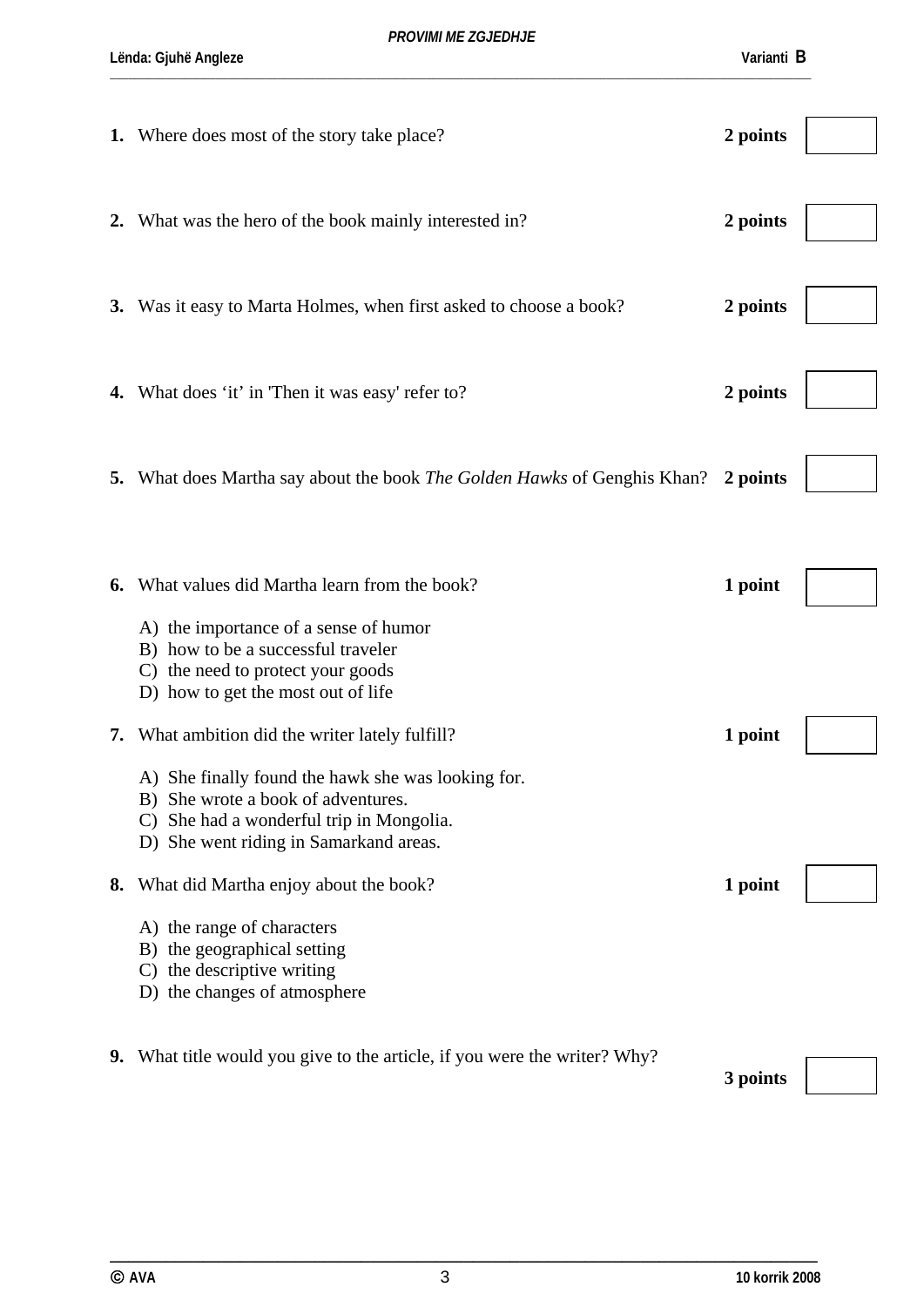### *Section 2*

# *Use of English (Grammar and Vocabulary)*

#### *Part 1 (Multiple choice cloze)*

#### **Instructions:For the questions 10-16 choose the best alternative that best completes the meaning of the sentence.**

| <b>10.</b> Do you realize that it takes years to  as a teacher.          | 1 point |  |
|--------------------------------------------------------------------------|---------|--|
| A) practise<br>B) complete<br>C) accept<br>D) qualify                    |         |  |
| 11. He was so interested in his book that he didn't  her enter the room. | 1 point |  |
| A) remark<br>B) notice<br>C) recognize<br>D) realise                     |         |  |
|                                                                          | 1 point |  |
| A) lend<br>B) to lend<br>C) lending<br>D) to have lent                   |         |  |
|                                                                          | 1 point |  |
| A) could be<br>B) are<br>C) were<br>D) would be                          |         |  |
| have been a problem.                                                     |         |  |
| A) maintenance<br>B) addition<br>C) presentation<br>D) preservation      | 1 point |  |
|                                                                          | 1 point |  |
| A) although<br>B) however<br>$C$ ) even<br>D) despite                    |         |  |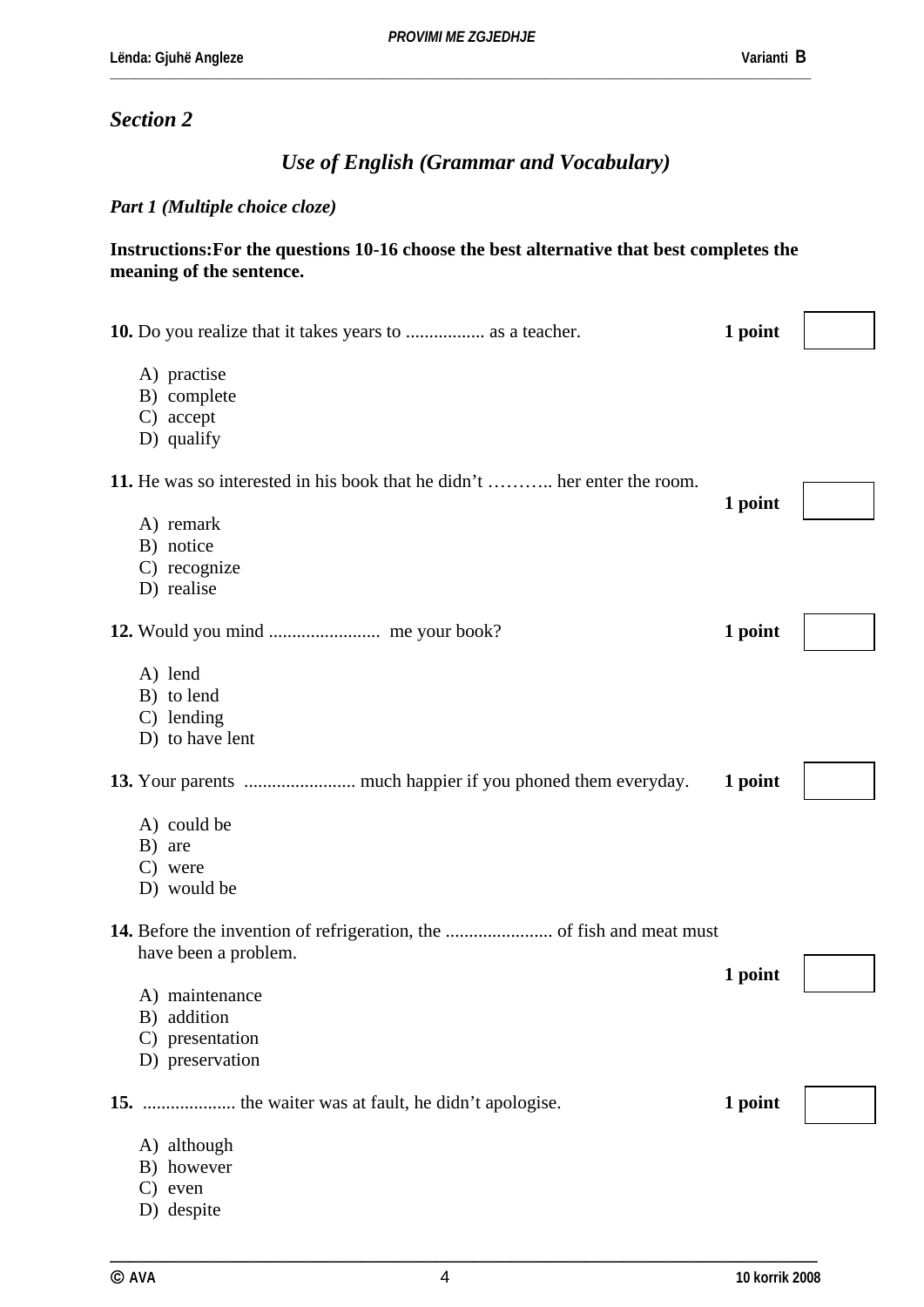*PROVIMI ME ZGJEDHJE* 

\_\_\_\_\_\_\_\_\_\_\_\_\_\_\_\_\_\_\_\_\_\_\_\_\_\_\_\_\_\_\_\_\_\_\_\_\_\_\_\_\_\_\_\_\_\_\_\_\_\_\_\_\_\_\_\_\_\_\_\_\_\_\_\_\_\_\_\_\_\_\_\_\_\_\_\_\_\_\_\_\_\_\_\_\_\_\_\_\_\_\_\_\_\_\_\_\_\_\_\_\_\_\_\_\_\_\_\_\_\_\_\_\_

**Lënda: Gjuhë Angleze Varianti B** 

**16**. I had to brake suddenly when the other driver didn't signal to show **1 point** his ................ to turn left.

- A) plan
- B) intention
- C) idea
- D) promise

#### *Part 2 (Sentence Transformation)*

**For questions 17-19, complete the second sentence so that it has a similar meaning to the first sentence, using the word given. You must use between two and five words, including the word given. Do not change the word given.** 

| 17. |    | a) I lived in London as a child, but I don't anymore.                      | 1 point |  |
|-----|----|----------------------------------------------------------------------------|---------|--|
|     |    | used                                                                       |         |  |
|     |    |                                                                            |         |  |
|     |    | b) I regret saying that to him.                                            | 1 point |  |
|     |    | wish                                                                       |         |  |
|     |    |                                                                            |         |  |
|     | C) | Unless you start studying now, it is possible that you will fail the exam. | 1 point |  |
|     |    | could                                                                      |         |  |
|     |    |                                                                            |         |  |
|     |    | d) I tried as hard as I could, but I still didn't pass.                    | 1 point |  |
|     |    | best                                                                       |         |  |
|     |    |                                                                            |         |  |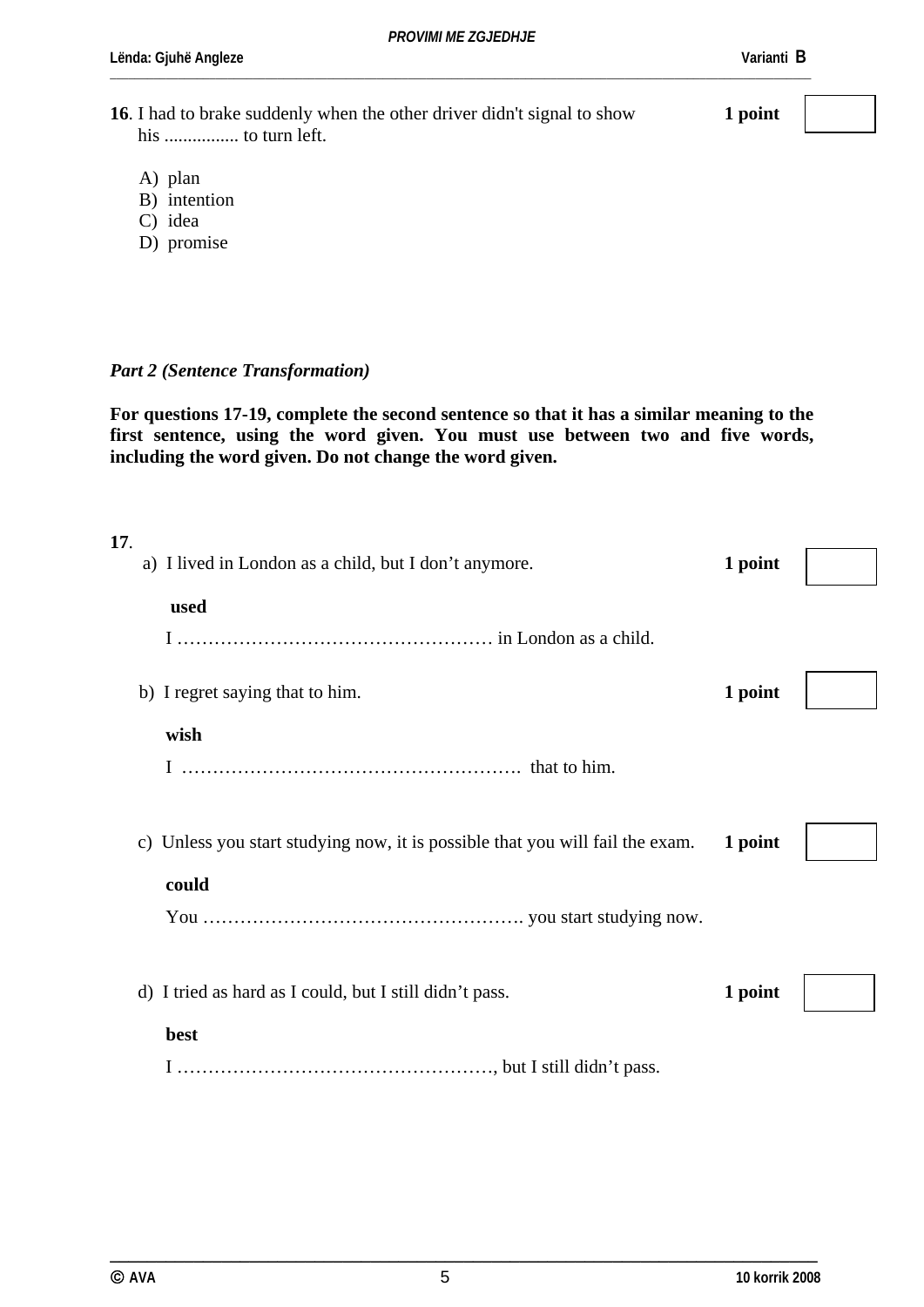| 18. |  |                                                                      |         |  |  |  |
|-----|--|----------------------------------------------------------------------|---------|--|--|--|
|     |  | a) "Have you seen my gloves anywhere, Eric?" asked Mrs. Noble.       | 1 point |  |  |  |
|     |  |                                                                      |         |  |  |  |
|     |  | seen                                                                 |         |  |  |  |
|     |  |                                                                      |         |  |  |  |
|     |  |                                                                      |         |  |  |  |
|     |  | b) My friends left before I arrived at the meeting point.            | 1 point |  |  |  |
|     |  |                                                                      |         |  |  |  |
|     |  | when                                                                 |         |  |  |  |
|     |  |                                                                      |         |  |  |  |
|     |  |                                                                      |         |  |  |  |
|     |  |                                                                      |         |  |  |  |
|     |  | c) The thief ran past you, so I'm sure you saw his face.             | 1 point |  |  |  |
|     |  | must                                                                 |         |  |  |  |
|     |  |                                                                      |         |  |  |  |
|     |  |                                                                      |         |  |  |  |
|     |  |                                                                      |         |  |  |  |
|     |  | d) Why are you interested in taking up a new hobby?                  | 1 point |  |  |  |
|     |  |                                                                      |         |  |  |  |
|     |  | want                                                                 |         |  |  |  |
|     |  |                                                                      |         |  |  |  |
|     |  |                                                                      |         |  |  |  |
|     |  |                                                                      |         |  |  |  |
| 19. |  |                                                                      |         |  |  |  |
|     |  | a) You can't blame me for your stupid mistakes.                      | 1 point |  |  |  |
|     |  | fault                                                                |         |  |  |  |
|     |  |                                                                      |         |  |  |  |
|     |  |                                                                      |         |  |  |  |
|     |  |                                                                      |         |  |  |  |
|     |  | b) People think that she is bringing her children up very carefully. | 1 point |  |  |  |
|     |  |                                                                      |         |  |  |  |
|     |  | supposed                                                             |         |  |  |  |
|     |  |                                                                      |         |  |  |  |
|     |  |                                                                      |         |  |  |  |
|     |  | c) To teach in high school today is so hard.                         | 1 point |  |  |  |
|     |  |                                                                      |         |  |  |  |
|     |  | teaching                                                             |         |  |  |  |
|     |  |                                                                      |         |  |  |  |
|     |  |                                                                      |         |  |  |  |